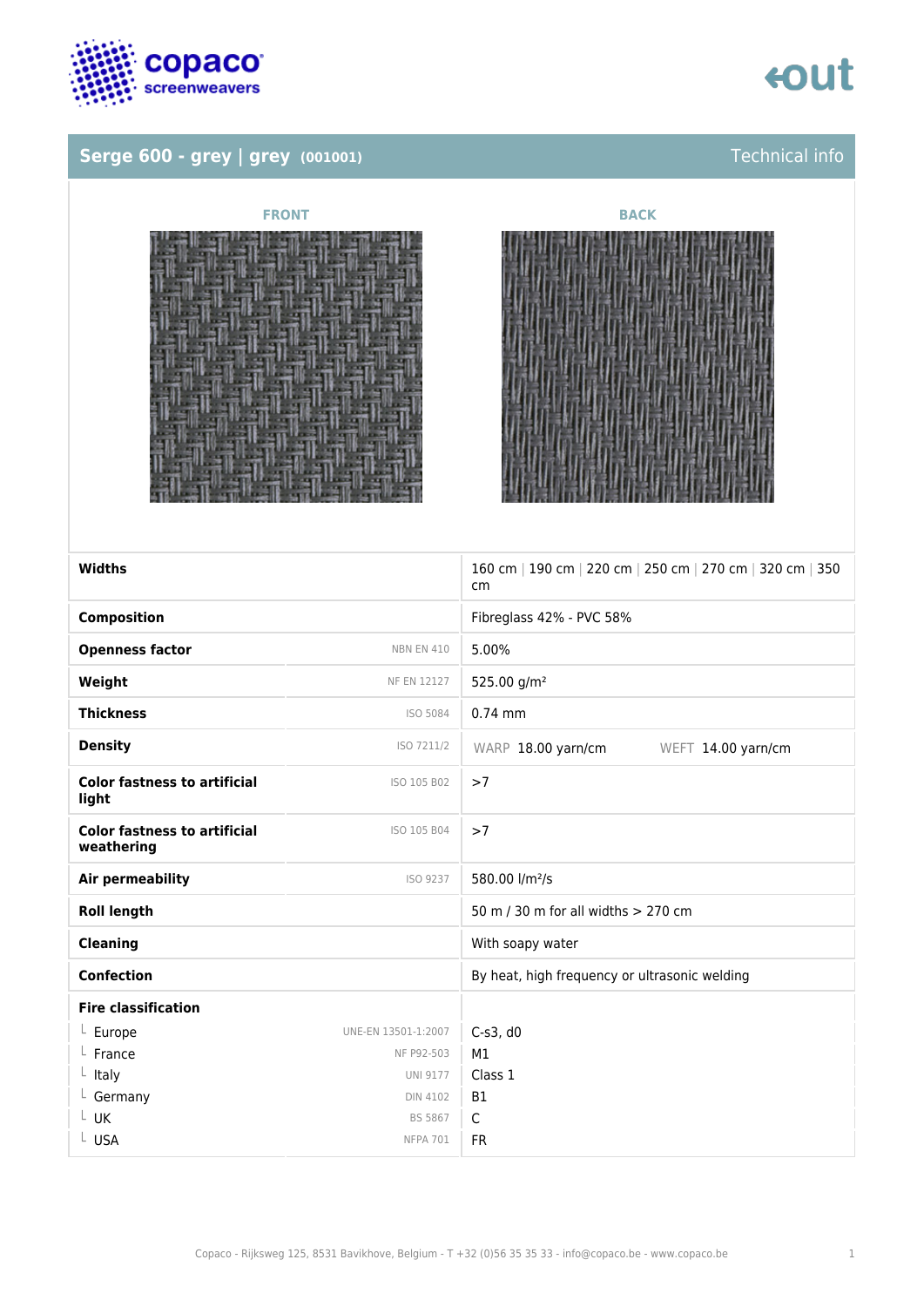

# tout

# **Serge 600 - grey | grey (001001)**

| Technical info |  |
|----------------|--|
|                |  |

| <b>Tear strength</b><br>ISO 4674-1 methode 2           |                     |                      |
|--------------------------------------------------------|---------------------|----------------------|
| $L$ Original                                           | WARP 8.50 daN       | <b>WEFT 7.50 daN</b> |
| $\perp$ After climatic chamber -30°C                   | WARP 7.80 daN       | <b>WEFT 7.50 daN</b> |
| $\perp$ After climatic chamber +70°C                   | WARP 8.20 daN       | WEFT 7.20 daN        |
| <b>Elongation up to break</b><br>ISO 1421              |                     |                      |
| $L$ Original                                           | <b>WARP 3.10 %</b>  | WEFT 2.75 %          |
| $\perp$ After color fastness to artificial light       | <b>WARP 4.00 %</b>  | WEFT 2.90 %          |
| $\perp$ After colour fastness to artificial weathering | <b>WARP 3.50 %</b>  | WEFT 2.80 %          |
| $\perp$ After climatic chamber -30°C                   | <b>WARP 3.00 %</b>  | WEFT 2.50 %          |
| $\perp$ After climatic chamber +70°C                   | <b>WARP 2.85 %</b>  | WEFT 2.50 %          |
| <b>Breaking strength</b><br>ISO 1421                   |                     |                      |
| $L$ Original                                           | WARP 260.00 daN/5cm | WEFT 225.00 daN/5cm  |
| $\perp$ After color fastness to artificial light       | WARP 240.00 daN/5cm | WEFT 220.00 daN/5cm  |
| $\perp$ After colour fastness to artificial weathering | WARP 240.00 daN/5cm | WEFT 225.00 daN/5cm  |
| $\perp$ After climatic chamber -30°C                   | WARP 225.00 daN/5cm | WEFT 200.00 daN/5cm  |
| $\perp$ After climatic chamber +70°C                   | WARP 180.00 daN/5cm | WEFT 185.00 daN/5cm  |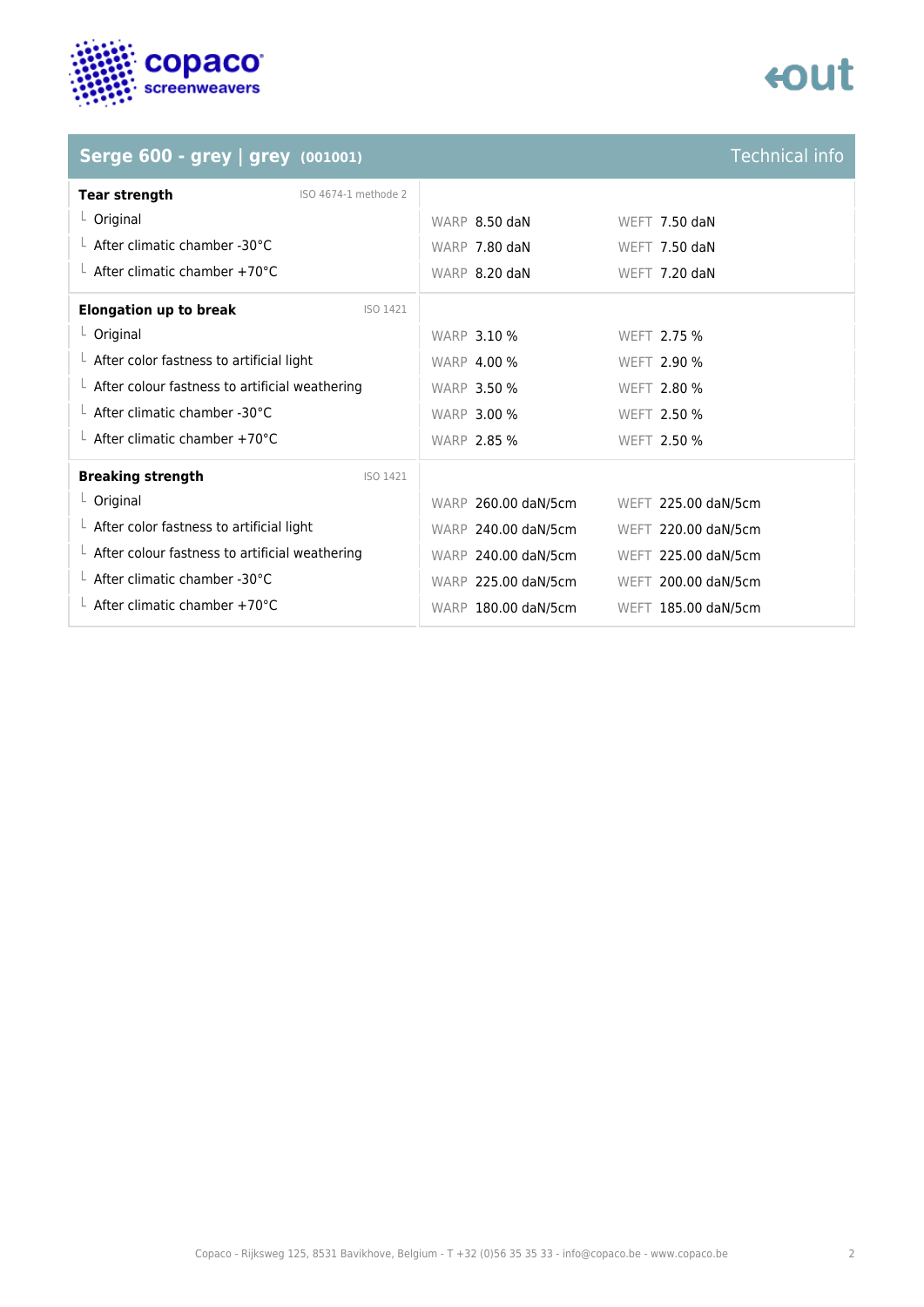



### **Front - Interior** Serge 600 - grey (001001)

| <b>Visual properties</b> |  |  |
|--------------------------|--|--|
|                          |  |  |

| Tv = Visual light transmittance | 3.60% |
|---------------------------------|-------|
| Tuv = UV transmittance          | 3.50% |

**As = Solar absorptance** 81.30%

**Rs = Solar reflectance** 15.10%

| Solar energetic properties |        |
|----------------------------|--------|
| As = Solar absorptance     | 81.30% |
| $Rs = Solar$ reflectance   | 15.109 |
| Ts = Solar transmittance   | 3.50%  |

| Fabric + glazing: G-factor |      |      |      |           |
|----------------------------|------|------|------|-----------|
|                            | G    | Te   | Qi   | <b>SC</b> |
| <b>Glazing A</b>           | 0.63 | 0.03 | 0.60 | 0.74      |
| <b>Glazing B</b>           | 0.62 | 0.02 | 0.59 | 0.81      |
| <b>Glazing C</b>           | 0.52 | 0.02 | 0.50 | 0.88      |
| <b>Glazing D</b>           | 0.30 | 0.01 | 0.29 | 0.92      |

G = Total solar energy transmittance / Te = Direct solar transmittance / Qi = Secondary heat transfer factor / SC = Shading coefficient

| Visual comfort                  |         |                  |
|---------------------------------|---------|------------------|
| Normal solar transmittance      | Class 4 | Very good effect |
| <b>Glare control</b>            | Class 3 | Good effect      |
| <b>Privacy night</b>            | Class 2 | Moderate effect  |
| Visual contact with the outside | Class 2 | Moderate effect  |
| <b>Daylight utilisation</b>     | Class 1 | Little effect    |

| Thermal comfort G-factor = Total solar energy transmittance |                  |                  |                  |
|-------------------------------------------------------------|------------------|------------------|------------------|
| <b>Glazing A</b>                                            | <b>Glazing B</b> | <b>Glazing C</b> | <b>Glazing D</b> |
| Class 0                                                     | Class 0          | Class 0          | Class 2          |

| Thermal comfort Qi-factor = Secondary heat transfer factor |                  |                  |                  |
|------------------------------------------------------------|------------------|------------------|------------------|
| <b>Glazing A</b>                                           | <b>Glazing B</b> | <b>Glazing C</b> | <b>Glazing D</b> |
| Class 0                                                    | Class 0          | Class 0          | Class 1          |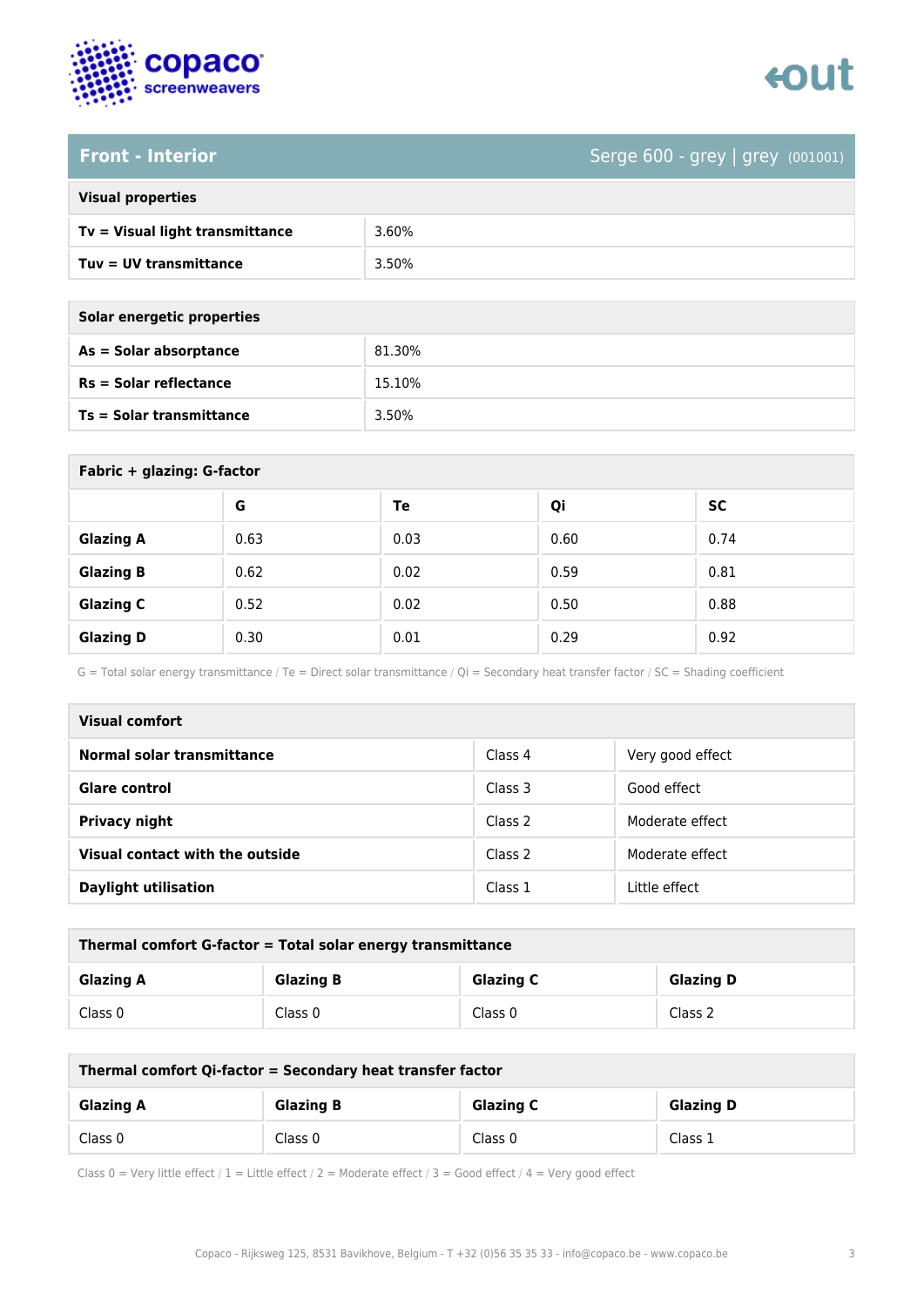

# **Back - Interior** Serge 600 - grey | grey (001001)

| <b>Visual properties</b> |  |
|--------------------------|--|
|                          |  |

| Tv = Visual light transmittance | 3.60% |
|---------------------------------|-------|
| $Tuv = UV$ transmittance        | 3.50% |

**As = Solar absorptance** 81.40%

**Rs = Solar reflectance** 15.10%

| Solar energetic properties |  |
|----------------------------|--|
| As = Solar absorptance     |  |
| $Rs = Solar$ reflectance   |  |
|                            |  |

**Ts = Solar transmittance** 3.50%

| Fabric + glazing: G-factor |      |      |      |           |
|----------------------------|------|------|------|-----------|
|                            | G    | Te   | Qi   | <b>SC</b> |
| <b>Glazing A</b>           | 0.63 | 0.03 | 0.60 | 0.74      |
| <b>Glazing B</b>           | 0.62 | 0.02 | 0.59 | 0.81      |
| <b>Glazing C</b>           | 0.52 | 0.02 | 0.50 | 0.88      |
| <b>Glazing D</b>           | 0.30 | 0.01 | 0.29 | 0.92      |

G = Total solar energy transmittance / Te = Direct solar transmittance / Qi = Secondary heat transfer factor / SC = Shading coefficient

| <b>Visual comfort</b>           |         |                  |  |
|---------------------------------|---------|------------------|--|
| Normal solar transmittance      | Class 4 | Very good effect |  |
| Glare control                   | Class 3 | Good effect      |  |
| <b>Privacy night</b>            | Class 2 | Moderate effect  |  |
| Visual contact with the outside | Class 2 | Moderate effect  |  |
| <b>Daylight utilisation</b>     | Class 1 | Little effect    |  |

| Thermal comfort G-factor = Total solar energy transmittance |                  |                  |                  |
|-------------------------------------------------------------|------------------|------------------|------------------|
| <b>Glazing A</b>                                            | <b>Glazing B</b> | <b>Glazing C</b> | <b>Glazing D</b> |
| Class 0                                                     | Class 0          | Class 0          | Class 2          |

| Thermal comfort Qi-factor = Secondary heat transfer factor |                  |                  |                  |
|------------------------------------------------------------|------------------|------------------|------------------|
| <b>Glazing A</b>                                           | <b>Glazing B</b> | <b>Glazing C</b> | <b>Glazing D</b> |
| Class 0                                                    | Class 0          | Class 0          | Class 1          |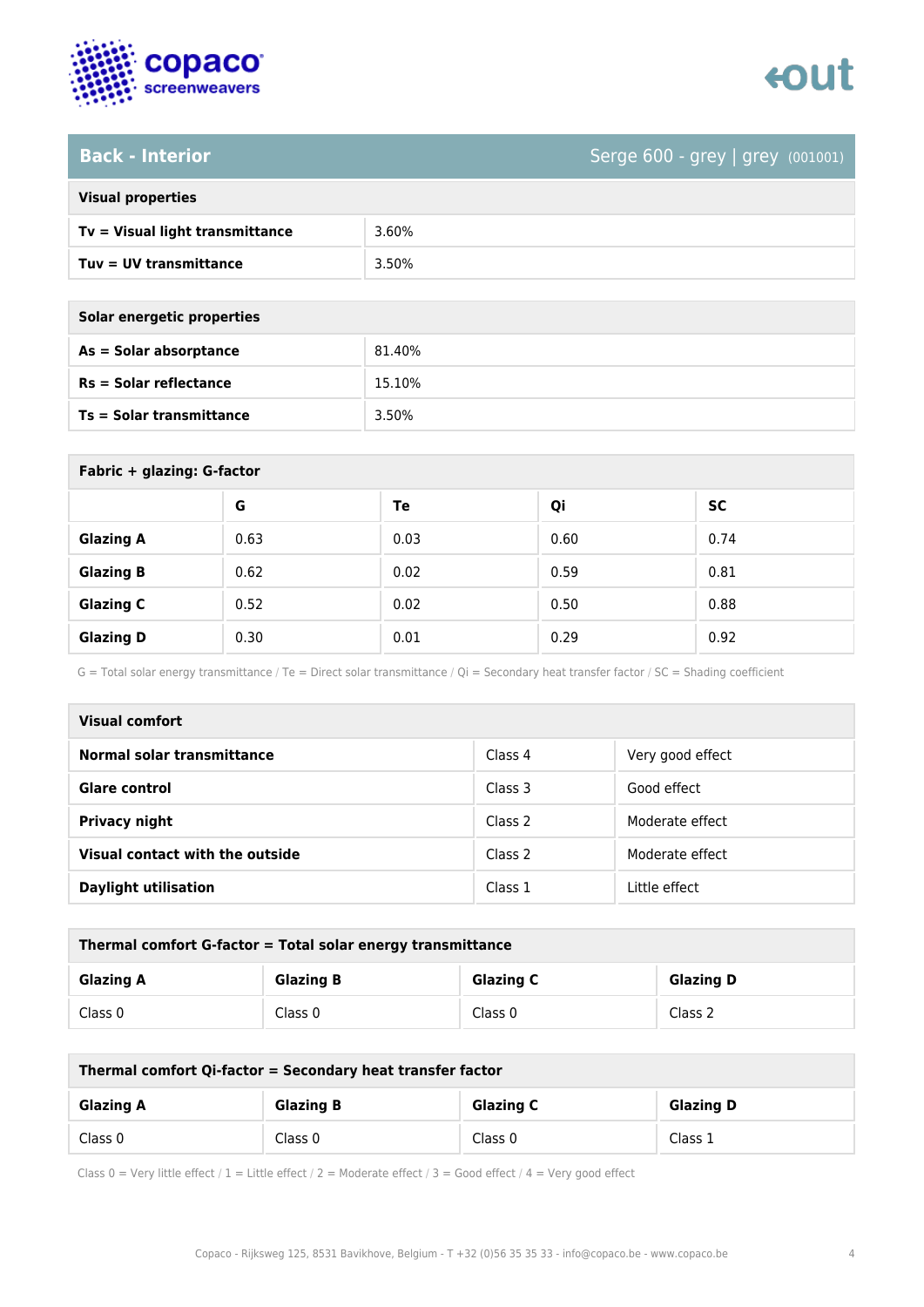



### **Front - Exterior** Serge 600 - grey | grey (001001)

| <b>Visual properties</b> |  |  |
|--------------------------|--|--|
|                          |  |  |

| Tv = Visual light transmittance | 3.60% |
|---------------------------------|-------|
| $Tuv = UV$ transmittance        | 3.50% |

**As = Solar absorptance** 81.30%

**Rs = Solar reflectance** 15.10%

| Solar energetic properties      |        |
|---------------------------------|--------|
| $As = Solar absorption$         | 81.30% |
| $Rs = Solar$ reflectance        | 15.10% |
| <b>Ts = Solar transmittance</b> | 3.50%  |

| Fabric + glazing: G-factor |      |      |      |           |
|----------------------------|------|------|------|-----------|
|                            | G    | Te   | Qi   | <b>SC</b> |
| <b>Glazing A</b>           | 0.20 | 0.03 | 0.17 | 0.24      |
| <b>Glazing B</b>           | 0.16 | 0.02 | 0.13 | 0.20      |
| <b>Glazing C</b>           | 0.10 | 0.02 | 0.08 | 0.16      |
| <b>Glazing D</b>           | 0.08 | 0.01 | 0.07 | 0.26      |

G = Total solar energy transmittance / Te = Direct solar transmittance / Qi = Secondary heat transfer factor / SC = Shading coefficient

| Thermal comfort G-factor = Total solar energy transmittance |                  |                  |                  |
|-------------------------------------------------------------|------------------|------------------|------------------|
| <b>Glazing A</b>                                            | <b>Glazing B</b> | <b>Glazing C</b> | <b>Glazing D</b> |
| Class 2                                                     | Class 2          | Class 4          | Class 4          |

| Thermal comfort Qi-factor = Secondary heat transfer factor |                  |                  |                  |
|------------------------------------------------------------|------------------|------------------|------------------|
| <b>Glazing A</b>                                           | <b>Glazing B</b> | <b>Glazing C</b> | <b>Glazing D</b> |
| Class 2                                                    | Class 2          | Class 3          | Class 3          |